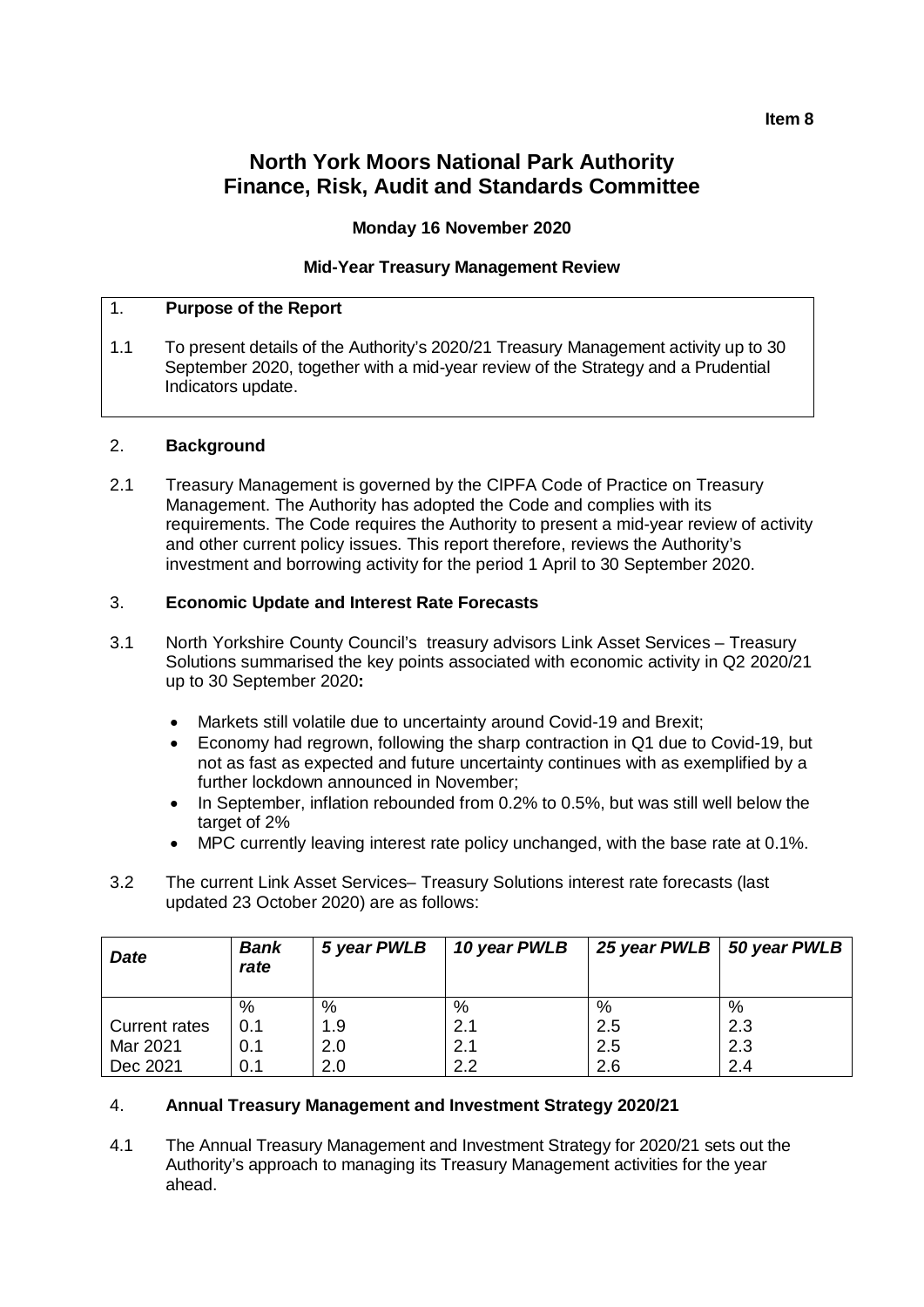- 4.2 The Authority's investment priorities are the security of capital and liquidity of investments. The Authority also aims to achieve the optimum return on investments commensurate with the appropriate levels of security and liquidity.
- 4.3 Treasury Management investment is undertaken on behalf of the Authority by North Yorkshire County Council (NYCC). NYCC pools the monies it invests on behalf of the Authority with its own funds and those of other organisations. In order to facilitate this pooling, the Council's Annual Investment Strategy and Lending List has been aligned to that of NYCC.
- 4.4 Investment activity for the period up to 30 September 2020 was as follows:

| • Average Daily Balance: | £4,031k  |
|--------------------------|----------|
| • Interest Earned:       | £13k     |
| • Average Interest Rate: | $0.67\%$ |

While interest rates have remained low throughout 2020/21, cash balances have continued at relatively high levels. The current interest earned is higher than the revised budget of £6.7k due to the tapering effect of cash investments.

- 4.5 The average return to 30 September 2020 of 0.67% compares with the average benchmark returns as follows:
	- -0.06% 7 day
	- 0.02% 1 month
	-
	- $0.11\%$  3 months<br>•  $0.21\%$  6 months  $\bullet$  0.21% 6 months
	- 0.35% 12 months
- 4.6 It is also a key requirement of the CIPFA Code of Practice that the annual Treasury Management Strategy should be kept under constant review and reported to Members as appropriate. Although there continues to be considerable uncertainty and volatility in the UK and global economy, Annual Investment Strategy and Prudential Indicator limits approved were not breached during the first six months of the year and **it is considered that the Strategy approved in March 2020 is still fit for purpose in the current economic climate**. No changes are therefore considered necessary to the Strategy at this stage.
- 4.7 The Approved Lending List as at 30 September 2020 is attached as **Appendix A.**

### 5. **Prudential Indicators**

5.1 A list of the Authority's approved Prudential Indicators are shown in **Appendix B**. The indicators reflect the total capital spending plans for the Authority funded by borrowing (if any), National Park Grant and other external funding sources and seek to ensure the Authority's capital plans are prudent and affordable.

### 6. **Recommendation**

- 6.1 That the Executive:
	- (i) Notes the position on the Authority's Treasury Management activities during the first half of 2020/21.
	- (ii) Approves the revised Prudential Indicators for the period 2020/21 to 2022/23, as set out in **Appendix B**.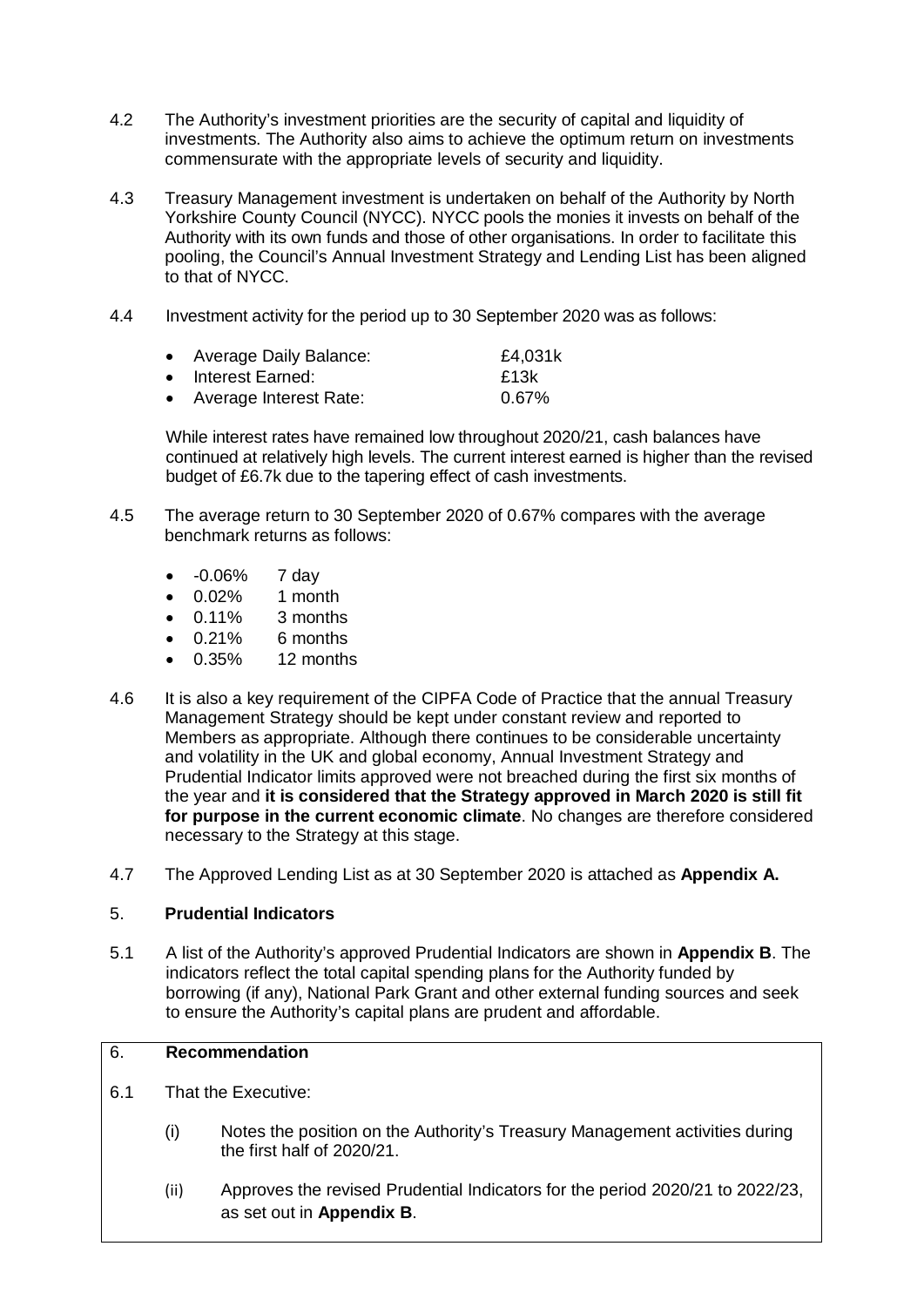Contact Officer Peter Williams, Chief Financial Officer Tel No. 01439 772700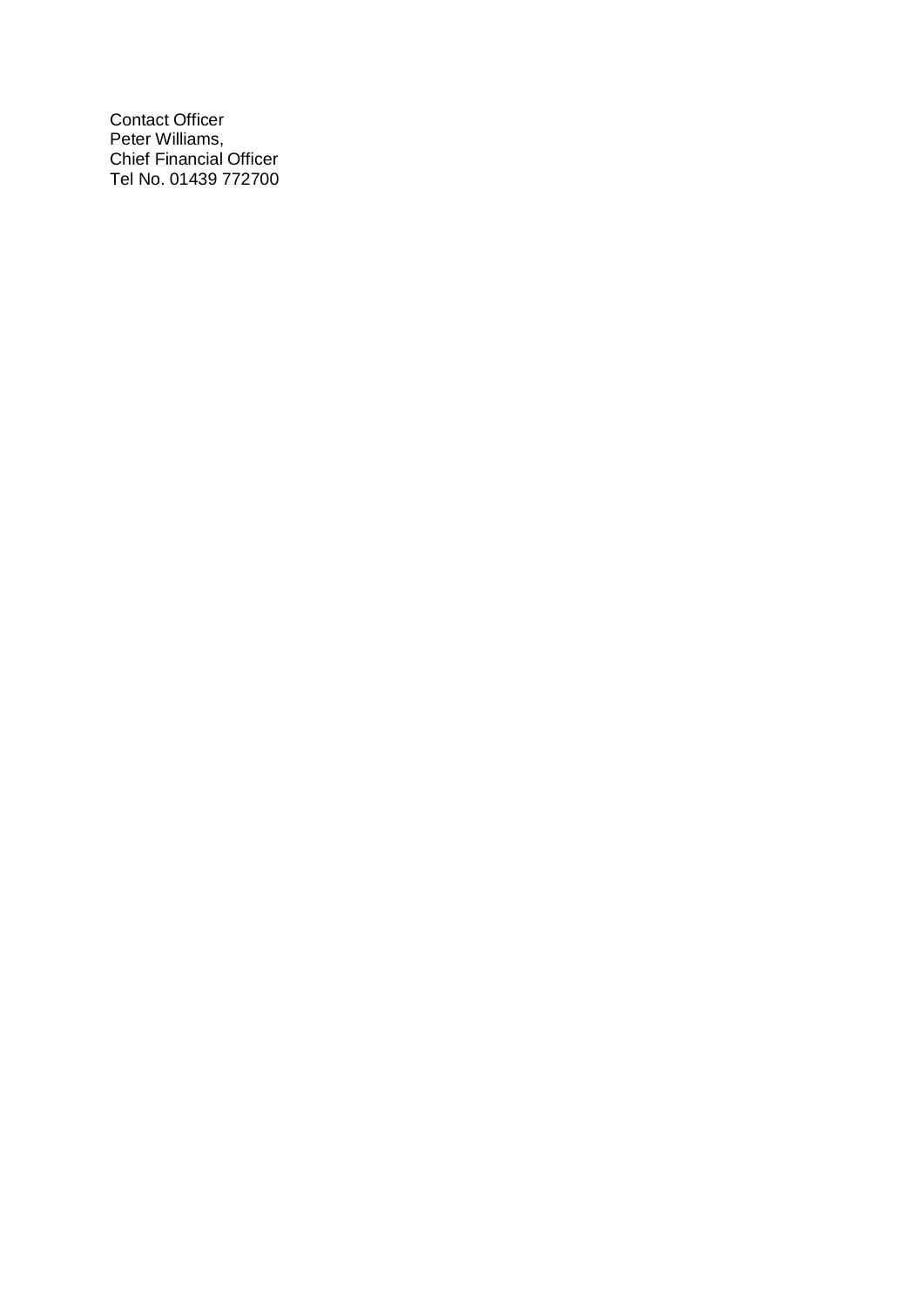# **Appendix A**

# **Approved Lending List Q2**

Maximum sum invested at any time (The overall total exposure figure covers both Specified and Non-Specified investments)

|                                                        | <b>Country</b> | <b>Specified</b>      |                    | <b>Non-Specified</b>  |                          |
|--------------------------------------------------------|----------------|-----------------------|--------------------|-----------------------|--------------------------|
|                                                        |                |                       | <b>Investments</b> |                       | <b>Investments</b>       |
|                                                        |                | (up to 1 year)        |                    |                       | $($ > 1 year £40m limit) |
|                                                        |                | <b>Total</b>          | <b>Time</b>        | <b>Total</b>          | Time                     |
|                                                        |                | <b>Exposure</b><br>£m | Limit *            | <b>Exposure</b><br>£m | Limit *                  |
| UK "Nationalised" banks / UK banks with UK Central     |                |                       |                    |                       |                          |
| <b>Government involvement</b>                          |                |                       |                    |                       |                          |
| Royal Bank of Scotland PLC (RFB)                       | <b>GBR</b>     | 75.0                  | 365 days           |                       |                          |
| National Westminster Bank PLC (RFB)                    | <b>GBR</b>     |                       |                    |                       |                          |
| UK "Clearing Banks", other UK based banks and Building |                |                       |                    |                       |                          |
| <b>Societies</b>                                       |                |                       |                    |                       |                          |
| Santander UK PLC (includes Cater Allen)                | <b>GBR</b>     | 60.0                  | 6 months           | $\blacksquare$        | $\blacksquare$           |
| Barclays Bank PLC (NRFB)                               | <b>GBR</b>     | 75.0                  | 6 months           |                       |                          |
| Barclays Bank UK PLC (RFB)                             | <b>GBR</b>     |                       |                    |                       |                          |
| Bank of Scotland PLC (RFB)                             | <b>GBR</b>     |                       | 365 days           |                       |                          |
| Lloyds Bank PLC (RFB)                                  | <b>GBR</b>     | 60.0                  |                    |                       |                          |
| Lloyds Bank Corporate Markets PLC (NRFB)               | <b>GBR</b>     |                       | 6 months           |                       |                          |
| <b>HSBC Bank PLC (NRFB)</b>                            | <b>GBR</b>     | 30.0                  |                    |                       |                          |
| <b>HSBC UK Bank PLC (RFB</b>                           | <b>GBR</b>     |                       | 365 days           |                       |                          |
| Goldman Sachs International Bank                       | <b>GBR</b>     | 60.0                  | 6 months           |                       |                          |
| Sumitomo Mitsui                                        | <b>GBR</b>     | 30.0                  | 6 months           |                       |                          |
| <b>Standard Chartered Bank</b>                         | <b>GBR</b>     | 60.0                  | 6 months           |                       |                          |
| Handlesbanken                                          | <b>GBR</b>     | 40.0                  | 365 days           |                       |                          |
| Nationwide Building Society                            | <b>GBR</b>     | 40.0                  | 6 months           |                       |                          |
| <b>Leeds Building Society</b>                          | <b>GBR</b>     | 20.0                  | 3 months           | $\blacksquare$        |                          |
| <b>High Quality Foreign Banks</b>                      |                |                       |                    |                       |                          |
| National Australia Bank                                | <b>AUS</b>     | 30.0                  | 365 days           |                       |                          |
| Commonwealth Bank of Australia                         | <b>AUS</b>     | 30.0                  | 365 days           |                       |                          |
| <b>Toronto-Dominion Bank</b>                           | CAN            | 30.0                  | 365 days           |                       |                          |
| Credit Industriel et Commercial                        | <b>FRA</b>     | 30.0                  | 6 months           |                       |                          |
| Landesbank Hessen-Thueringen Girozentrale              | <b>GER</b>     | 30.0                  | 365 days           |                       |                          |
| (Helaba)                                               |                |                       |                    |                       |                          |
| DBS (Singapore)                                        | <b>SING</b>    | 30.0                  | 365 days           |                       |                          |
| <b>Local Authorities</b>                               |                |                       |                    |                       |                          |
| County / Unitary / Metropolitan / District Councils    | 20.0           | 365 days              | 5.0                | 2 years               |                          |
| Police / Fire Authorities                              | 20.0           | 365 days              | 5.0                | 2 years               |                          |
| <b>National Park Authorities</b>                       | 20.0           | 365 days              | 5.0                | 2 years               |                          |
| <b>Other Deposit Takers</b>                            |                |                       |                    |                       |                          |
| <b>Money Market Funds</b>                              |                | 20.0                  | 365 days           | 5.0                   | 2 years                  |
| <b>Property Funds</b>                                  |                | 5.0                   | 365 days           | 5.0                   | 10 years                 |
| <b>UK Debt Management Account</b>                      |                |                       | 365 days           | 5.0                   | 2 years                  |

\* Based on data 30 September 2020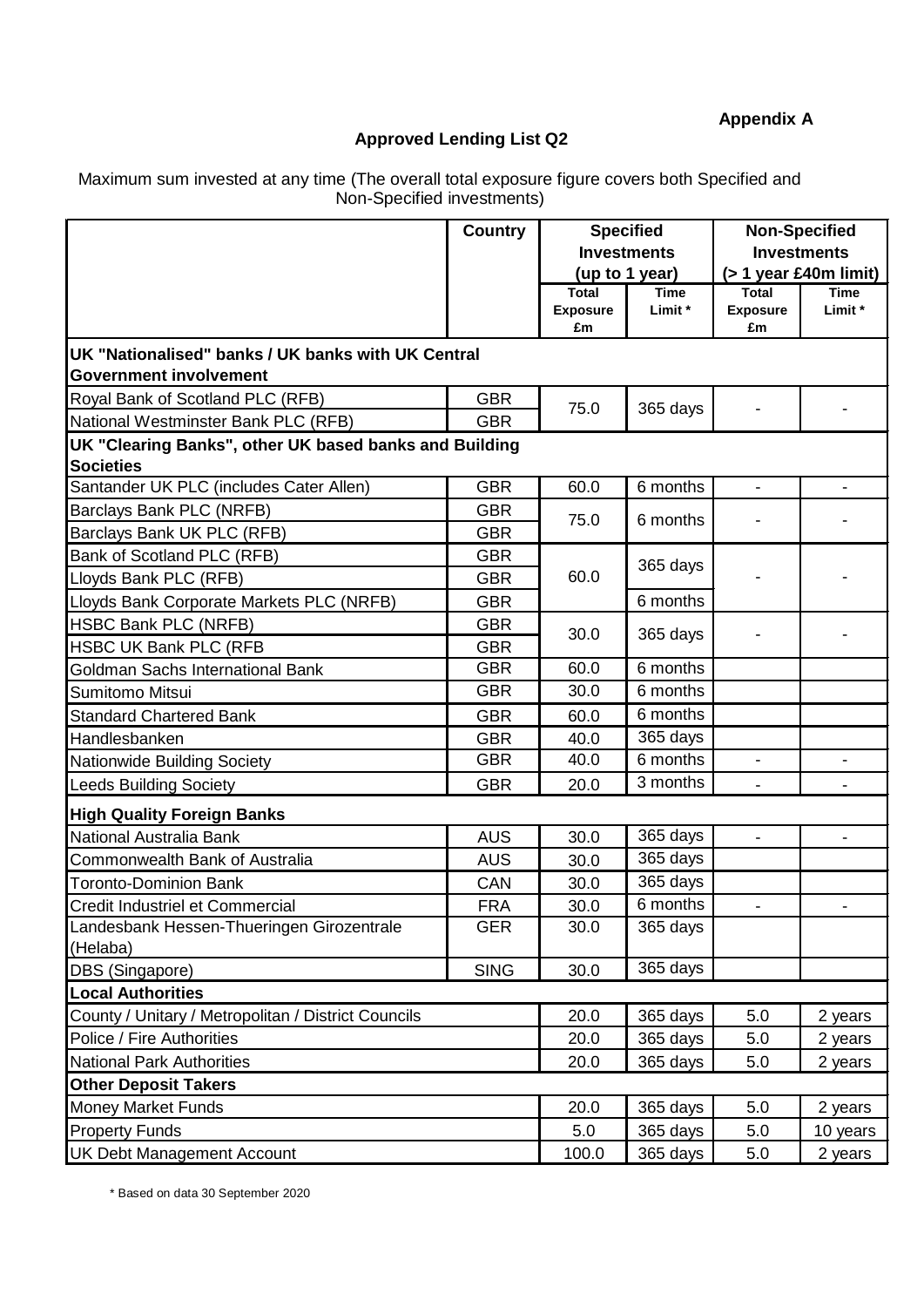### **Prudential Indicators Update – For 2020/21 To 2022/23**

The Prudential Indicators set in March 2020 have been updated to reflect the revised capital expenditure forecast as well as the latest forecast interest rates for both potential borrowing and investment income.

It is important to note that these Prudential Indicators reflect the total capital spending plans for the Authority funded by borrowing, National Park Grant and other external funding sources. All the Prudential Indicators that follow are based upon the possible borrowing element of these spending plans only, but do not commit the Authority to using this source of finance.

| <b>Capital Expenditure Plans (Actuals and Estimated)</b> |              |                            |              |                              |  |  |
|----------------------------------------------------------|--------------|----------------------------|--------------|------------------------------|--|--|
| Year                                                     |              | <b>Approved March 2020</b> |              | <b>Updated November 2020</b> |  |  |
|                                                          | <b>Basis</b> | £000                       | <b>Basis</b> | £000                         |  |  |
| 2018/19                                                  | actual       | 485                        | actual       | 485                          |  |  |
| 2019/20                                                  | probable     | 1360                       | actual       | 1,283                        |  |  |
| 2020/21                                                  | estimate     | 1709                       | estimate     | 2,005                        |  |  |
| 2021/22                                                  | estimate     | 573                        | estimate     | 575                          |  |  |
| 2022/23                                                  | estimate     | 640                        | estimate     | 594                          |  |  |

| <b>Estimated Ratio of Capital Financing Costs to the Net Revenue Budget</b><br>2.<br>(Affordability) |                                                            |      |              |      |  |  |  |
|------------------------------------------------------------------------------------------------------|------------------------------------------------------------|------|--------------|------|--|--|--|
| Year                                                                                                 | <b>Approved March 2020</b><br><b>Updated November 2020</b> |      |              |      |  |  |  |
|                                                                                                      | <b>Basis</b>                                               | %    | <b>Basis</b> | %    |  |  |  |
| 2018/19                                                                                              | actual                                                     | 0.00 | actual       | 0.00 |  |  |  |
| 2019/20                                                                                              | probable                                                   | 0.00 | actual       | 0.00 |  |  |  |
| 2020/21                                                                                              | estimate                                                   | 0.00 | estimate     | 0.00 |  |  |  |
| 2021/22                                                                                              | estimate                                                   | 0.00 | estimate     | 0.00 |  |  |  |
| 2022/23                                                                                              | estimate                                                   | 0.00 | estimate     | 0.00 |  |  |  |

| <b>Capital Financing Requirement and Forecast (CFR)</b><br>3. |                            |               |            |                              |              |             |            |       |
|---------------------------------------------------------------|----------------------------|---------------|------------|------------------------------|--------------|-------------|------------|-------|
| Year                                                          | <b>Approved March 2020</b> |               |            | <b>Updated November 2020</b> |              |             |            |       |
|                                                               | <b>Basis</b>               | <b>Borrow</b> |            | Total                        | <b>Basis</b> | <b>Borr</b> |            | Total |
|                                                               |                            |               | Liabiliti  |                              |              | <b>OW</b>   | Liabilitie |       |
|                                                               |                            | £000          | es<br>£000 | £000                         |              | £000        | s<br>£000  | £000  |
|                                                               |                            |               |            |                              |              |             |            |       |
| 2018/19                                                       | actual                     | 0.0           | 178.1      | 178.1                        | actual       | 0.0         | 178.1      | 178.1 |
| 2019/20                                                       | probable                   | 0.0           | 177.9      | 177.9                        | actual       | 0.0         | 177.9      | 177.9 |
| 2020/21                                                       | estimate                   | 0.0           | 177.7      | 177.7                        | estimate     | 0.0         | 177.7      | 177.7 |
| 2021/22                                                       | estimate                   | 0.0           | 177.6      | 177.6                        | estimate     | 0.0         | 177.6      | 177.6 |
| 2022/23                                                       | estimate                   | 0.0           | 177.3      | 177.3                        | estimate     | 0.0         | 177.3      | 177.3 |

| 4. Operational Boundary for External Debt |               |                            |       |                              |                       |       |  |  |  |
|-------------------------------------------|---------------|----------------------------|-------|------------------------------|-----------------------|-------|--|--|--|
| Year                                      |               | <b>Approved March 2020</b> |       | <b>Updated November 2020</b> |                       |       |  |  |  |
|                                           | <b>Borrow</b> | <b>LT Liabilities</b>      | Total | <b>Borrow</b>                | <b>LT Liabilities</b> | Total |  |  |  |
|                                           | £000          | £000                       | £000  | £000                         | £000                  | £000  |  |  |  |
| 2019/20                                   | 0.O           | 1779                       | 1779  | ი ი                          | 1779                  | 177.9 |  |  |  |
| 2020/21                                   | 0.0           | 177.7                      | 177.7 | 0.0                          | 177.7                 | 1777  |  |  |  |
| 2021/22                                   | 0.0           | 177.6                      | 177.6 | 0.0                          | 177.6                 | 177.6 |  |  |  |
| 2022/23                                   | 0.0           | 177.3                      | 177.3 | 0.0                          | 177.3                 | 177.3 |  |  |  |